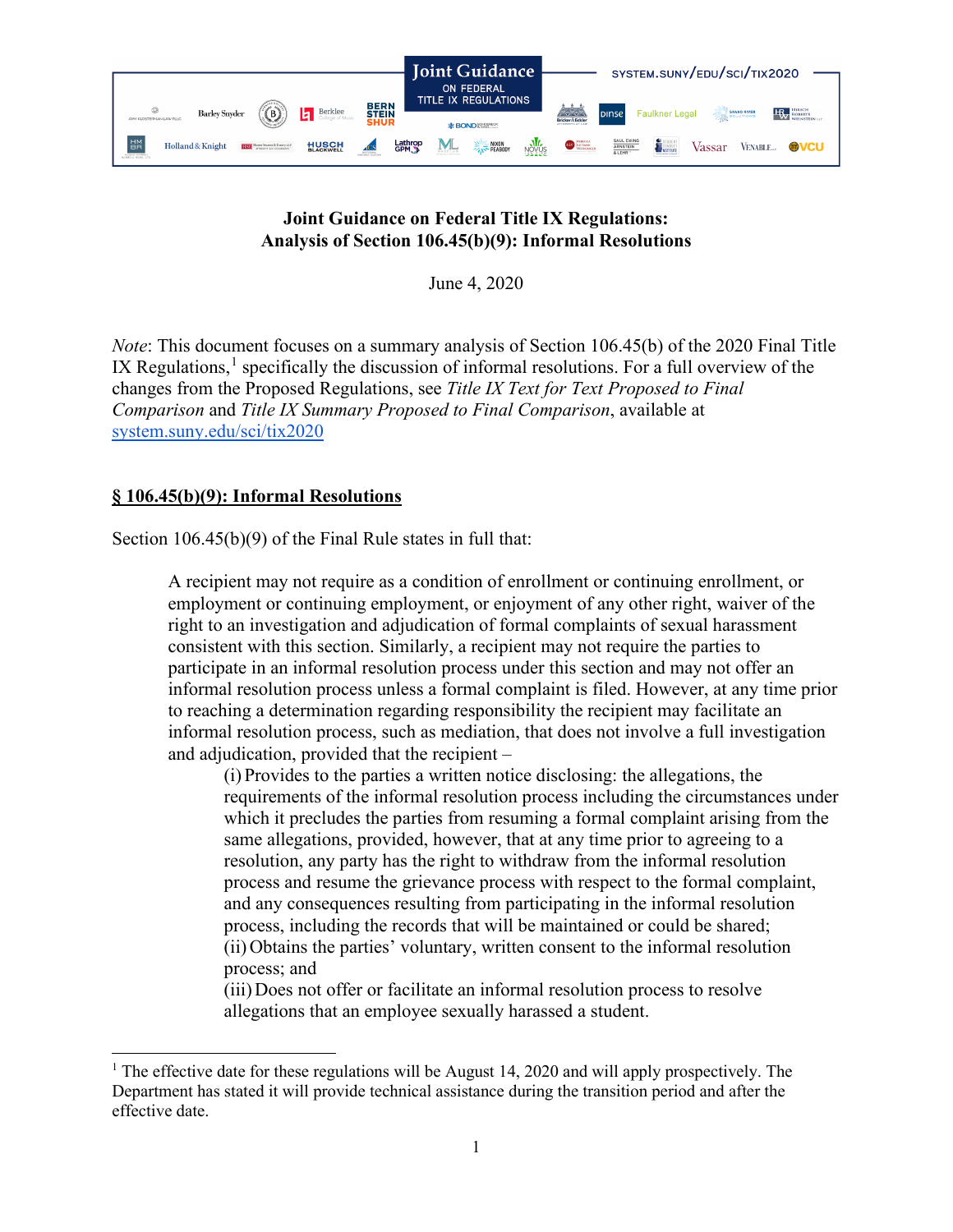The Final Rule greatly expands the proposed rule's provision on informal resolution. Most notably, the Final Rule explicitly allows for either party to withdraw from any informal resolution process offered by an institution at any time and commence instead the formal grievance process, and the Rule prohibits the use of informal resolution in cases where the respondent is an employee of the institution and the complainant is a student.

We note that offering or use of informal resolutions by an institution are *not* required by the Final Regulations.

## *Options for Informal Resolution and Process*

§ 106.45(b)(9) gives recipients the discretion to offer and facilitate informal resolution processes, such as mediation or restorative justice, subject to each party voluntarily agreeing after giving informed, written consent. The Department states that it views informal resolutions and potentially presenting a way to resolve sexual harassment allegations in a less adversarial manner than the investigation and adjudication procedures that comprise the § 106.45 grievance process. Informal resolution may only be offered after a formal complaint has been filed, so that the parties understand what the grievance process entails and can decide whether to voluntarily attempt informal resolution as an alternative. Recipients may never require any person to participate in informal resolution, and may never condition enrollment, employment, or enjoyment of any other right or privilege upon agreeing to informal resolution. Informal resolution is never allowed as an option to resolve allegations that an employee sexually harassed a student. *See* 85 Fed. Reg. 30054 (May 19, 2020).

An informal resolution process does not require the holding of a live hearing with crossexamination, which the Department adds may make it particularly desirable by the parties and the recipient in situations where the facts about the underlying incident are not contested by the parties and thus resolution does not turn on resolving competing factual narratives. *See id*. At 30329.

The final regulations do not require more than one person to facilitate an informal resolution process. In this regard, the Department notes that it recognizes the importance of giving recipients flexibility and discretion to satisfy their Title IX obligations in a manner consistent with their unique values and the needs of their educational communities, and the wishes of the parties to each formal complaint. *See id*. At 30372.

## *Facilitators*

§ 106.45(b)(1)(iii) requires recipients to ensure any individuals who facilitate an informal resolution process to receive training on:

- the definition of sexual harassment under  $\delta$  106.30(a);
- the scope of the institution's education program or activity;
- how to conduct informal resolution processes; and
- how to serve impartially, including by avoiding prejudgment of the facts at issue, conflicts of interest, or bias.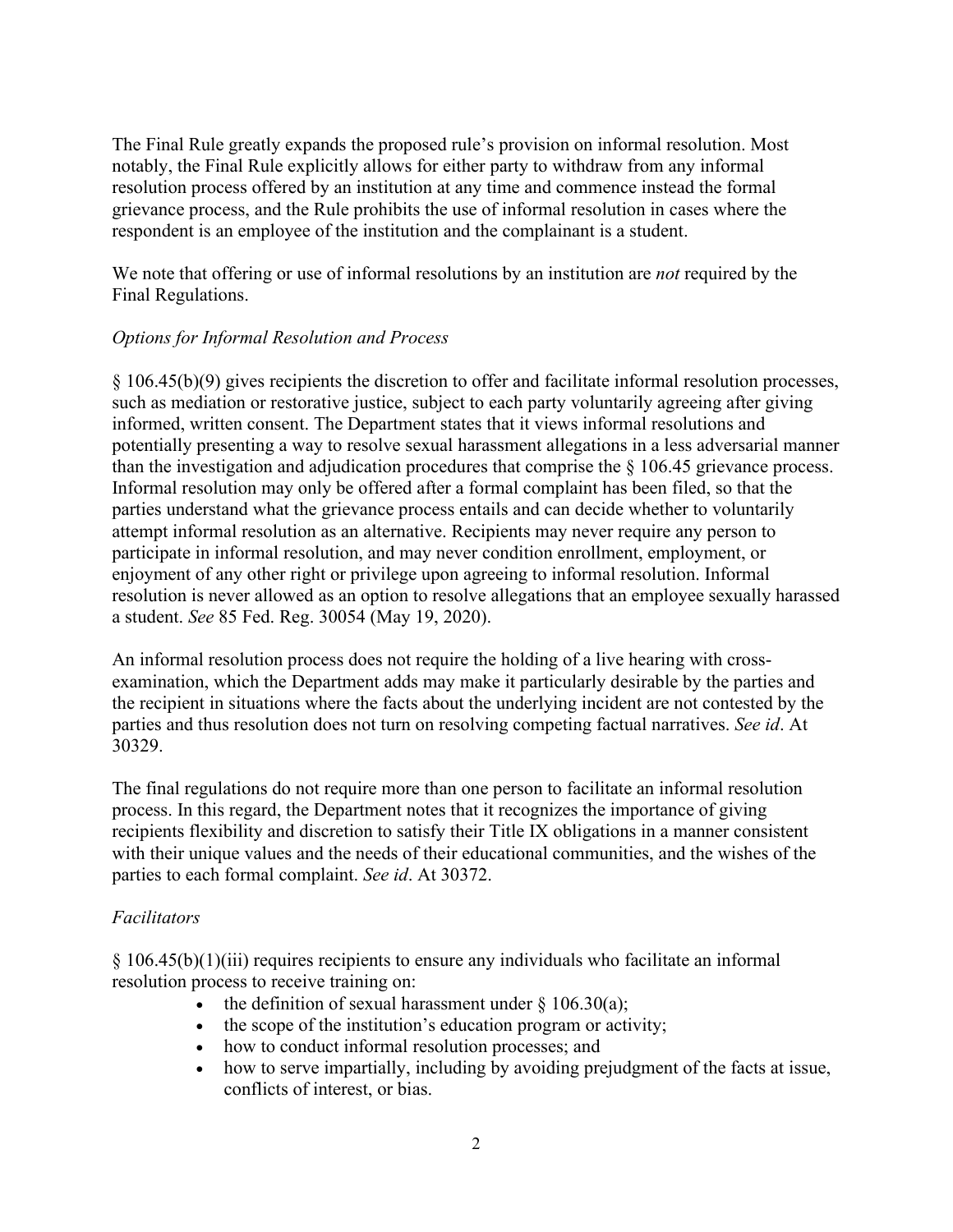The Department believes that it is unnecessary to encourage recipients to enter MOUs with third party informal resolution providers, though the Department notes that the final regulations permit recipients to outsource informal resolutions to third party providers. *See* 85 Fed. Reg. at 30405.

### *Informal Process Facilitator Serving as a Witness*

With respect to informal resolution facilitators potentially serving as witnesses in subsequent formal grievance processes, the Department leaves this possibility open to recipients. However, if recipients were to accept such witnesses, then the Department states it would expect this possibility to be clearly disclosed to the parties as part of the  $\S$  106.45(b)(9)(i) requirement in the final regulations to provide a written notice disclosing any consequences resulting from participating in the informal resolution process, including the records that will be maintained or could be shared. *See* 85 Fed. Reg. 30400-30401.

#### *Discipline, up to and including expulsion, Permitted*

The Department is clear that under  $\S$  106.45(b)(9), an informal resolution may result in the parties, and the recipient, agreeing on a resolution of the allegations of a formal complaint that involves punishing or disciplining a respondent. The Department explains that this result comports with the prescription in  $\S$  106.44(a) and  $\S$  106.45(b)(1)(i) that a recipient may not discipline a respondent without following a grievance process that complies with § 106.45, because § 106.45 expressly authorizes a recipient to pursue an informal resolution process (with the informed, written, voluntary consent of both parties). *See* 85 Fed. Reg. at 30401.

Further, as described below, because of the requirement of obtain voluntary written consent from all parties in order to pursue an informal resolution, and the explicit right of either party to withdraw from the informal resolution process at any time prior to agreeing to the resolution (which may or may not include expulsion of the respondent), the Department believes that these mechanisms will adequately protect the respondent's interest in a fair process before the sanction of expulsion is imposed. The Department explains that if expulsion is the sanction proposed as part of an informal resolution process, that result can only occur if both parties agree to the resolution. The Department notes that if a respondent, for example, does not believe that expulsion is appropriate then the respondent can withdraw from the informal resolution process and resume the formal grievance process under which the recipient must complete a fair investigation and adjudication, render a determination regarding responsibility, and only then decide on any disciplinary sanction. As a result, through an informal resolution process a recipient may impose disciplinary sanctions against a respondent without concluding an investigation or adjudication. § 106.45(b)(9). *See* 85 Fed. Reg. at 30407.

### *Formal Complaint Must Be Filed*

The Department notes that the "default" is that a formal complaint must be investigated and adjudicated by the recipient; however, within the parameters of  $\S$  106.45(b)(9) a recipient may choose to offer the parties an informal process that resolves the formal complaint without completing the investigation and adjudication, but such a result depends on whether the recipient